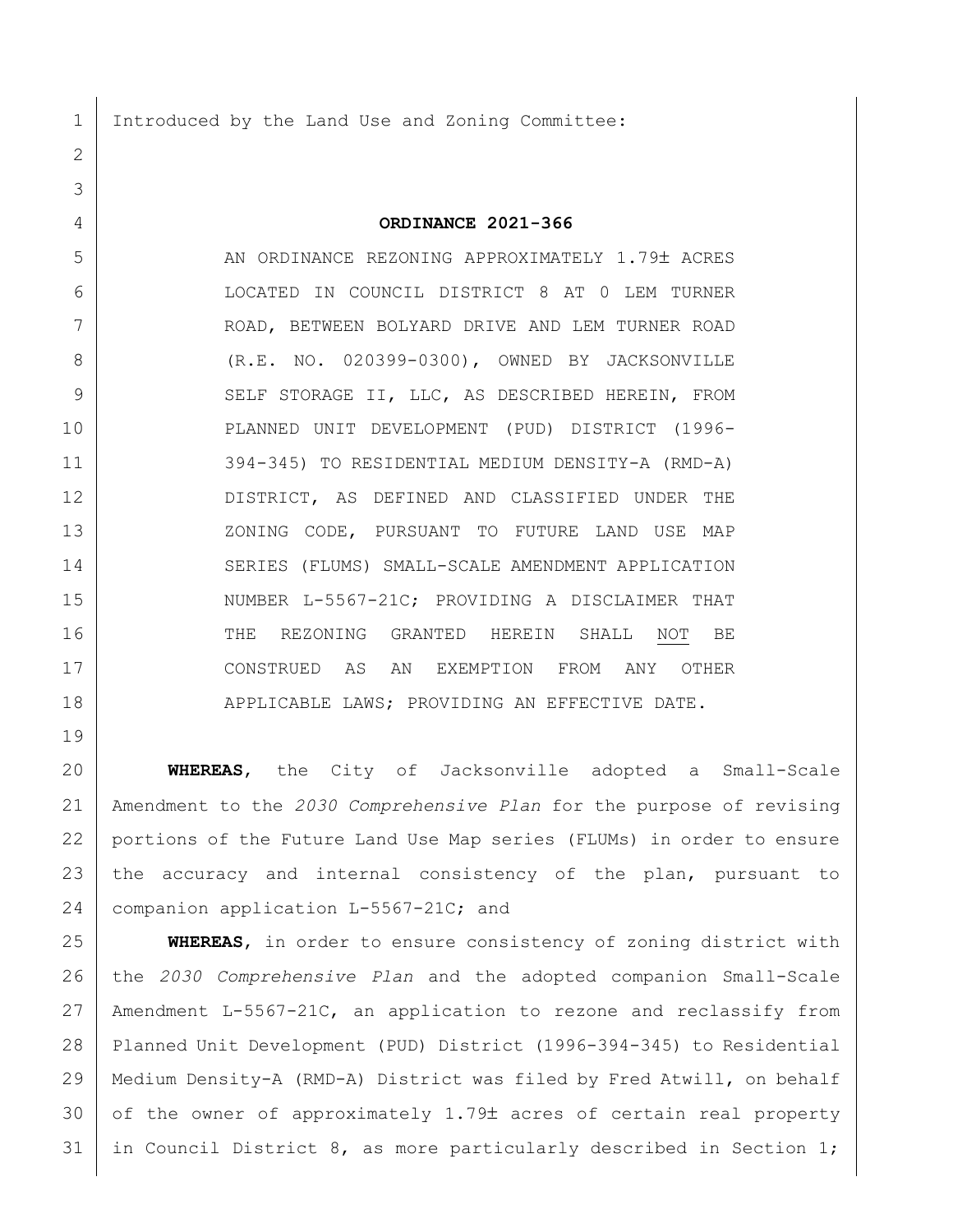and

 **WHEREAS**, the Planning and Development Department, in order to ensure consistency of this zoning district with the *2030 Comprehensive Plan*, has considered the rezoning and has rendered an advisory opinion; and

 **WHEREAS**, the Planning Commission has considered the application 7 and has rendered an advisory opinion; and

 **WHEREAS**, the Land Use and Zoning (LUZ) Committee, after due notice, held a public hearing and made its recommendation to the 10 Council; and

 **WHEREAS**, the City Council, after due notice, held a public 12 | hearing, and taking into consideration the above recommendations as well as all oral and written comments received during the public 14 | hearings, the Council finds that such rezoning is consistent with the *2030 Comprehensive Plan* adopted under the comprehensive planning 16 ordinance for future development of the City of Jacksonville; now, 17 therefore

**BE IT ORDAINED** by the Council of the City of Jacksonville:

 **Section 1. Subject Property Location and Description.** The approximately 1.79± acres (R.E. No. 020399-0300) are located in Council District 8 at 0 Lem Turner Road, between Bolyard Drive and Lem Turner Road, as more particularly described in **Exhibit 1**, dated May 18, 2021, and graphically depicted in **Exhibit 2**, both of which are **attached hereto** and incorporated herein by this reference (Subject 25 Property).

 **Section 2. Owner and Applicant Description.** The Subject 27 Property is owned by Jacksonville Self Storage II, LLC. The applicant 28 is Fred Atwill, 9601 Forest Acres Lane, Jacksonville, Florida 32234; (904) 610-8975.

 **Section 3. Property Rezoned.** The Subject Property, pursuant to adopted companion Small-Scale Amendment Application L-

 $- 2 -$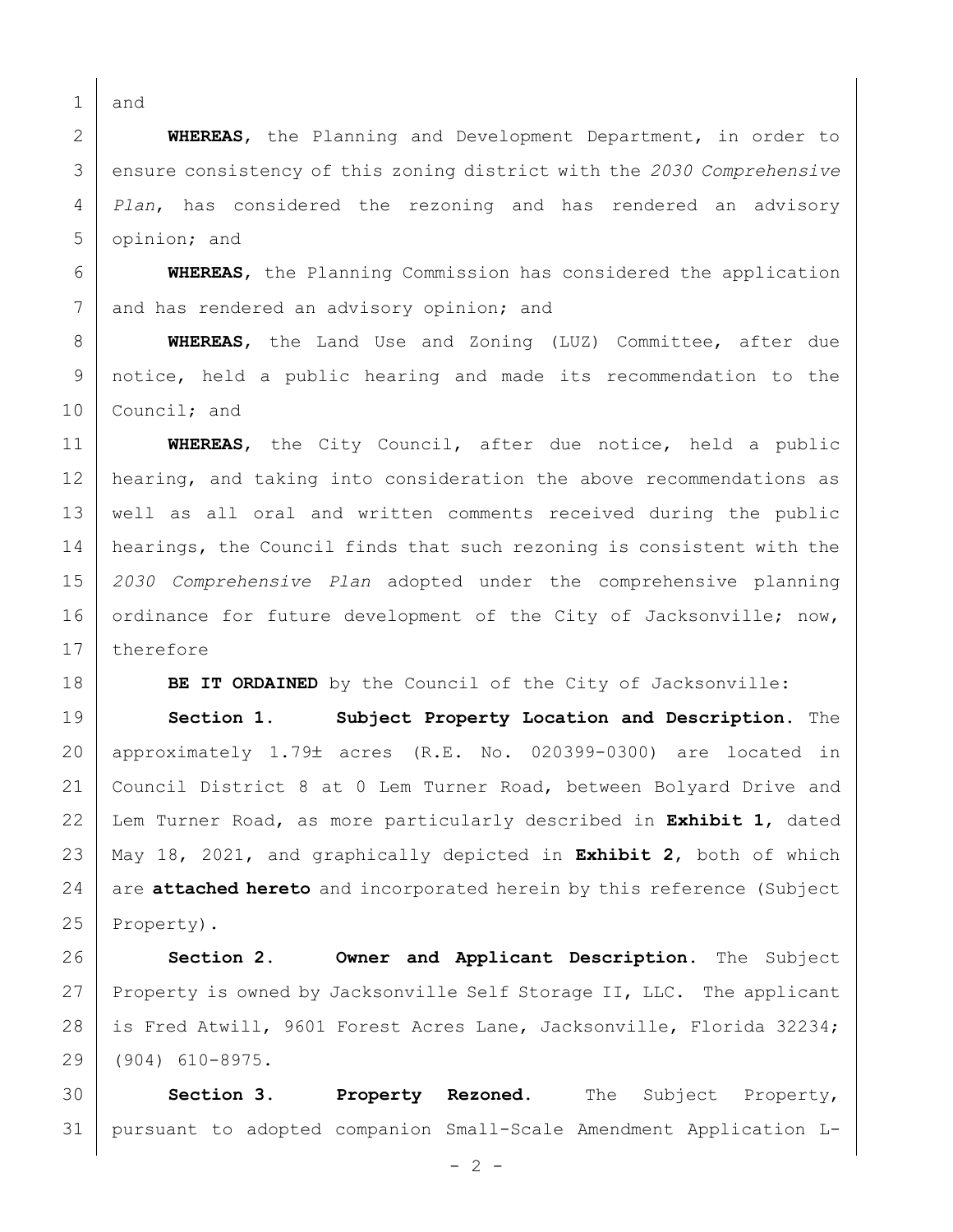5567-21C, is hereby rezoned and reclassified from Planned Unit Development (PUD) District (1996-394-345) to Residential Medium Density-A (RMD-A) District.

 **Section 4. Contingency.** This rezoning shall not become effective until 31 days after adoption of the companion Small-Scale Amendment; and further provided that if the companion Small-Scale Amendment is challenged by the state land planning agency, this 8 | rezoning shall not become effective until the state land planning agency or the Administration Commission issues a final order determining the companion Small-Scale Amendment is in compliance with Chapter 163, *Florida Statutes.*

 **Section 5. Disclaimer.** The rezoning granted herein 13 | shall not be construed as an exemption from any other applicable 14 | local, state, or federal laws, regulations, requirements, permits or 15 | approvals. All other applicable local, state or federal permits or 16 approvals shall be obtained before commencement of the development 17 or use and issuance of this rezoning is based upon acknowledgement, 18 representation and confirmation made by the applicant(s), owner(s), developer(s) and/or any authorized agent(s) or designee(s) that the 20 subject business, development and/or use will be operated in strict compliance with all laws. Issuance of this rezoning does **not** approve, promote or condone any practice or act that is prohibited or 23 restricted by any federal, state or local laws.

 **Section 6. Effective Date.** The enactment of this Ordinance shall be deemed to constitute a quasi-judicial action of the City Council and shall become effective upon signature by the Council 27 President and the Council Secretary.

- 
- 
- 
-